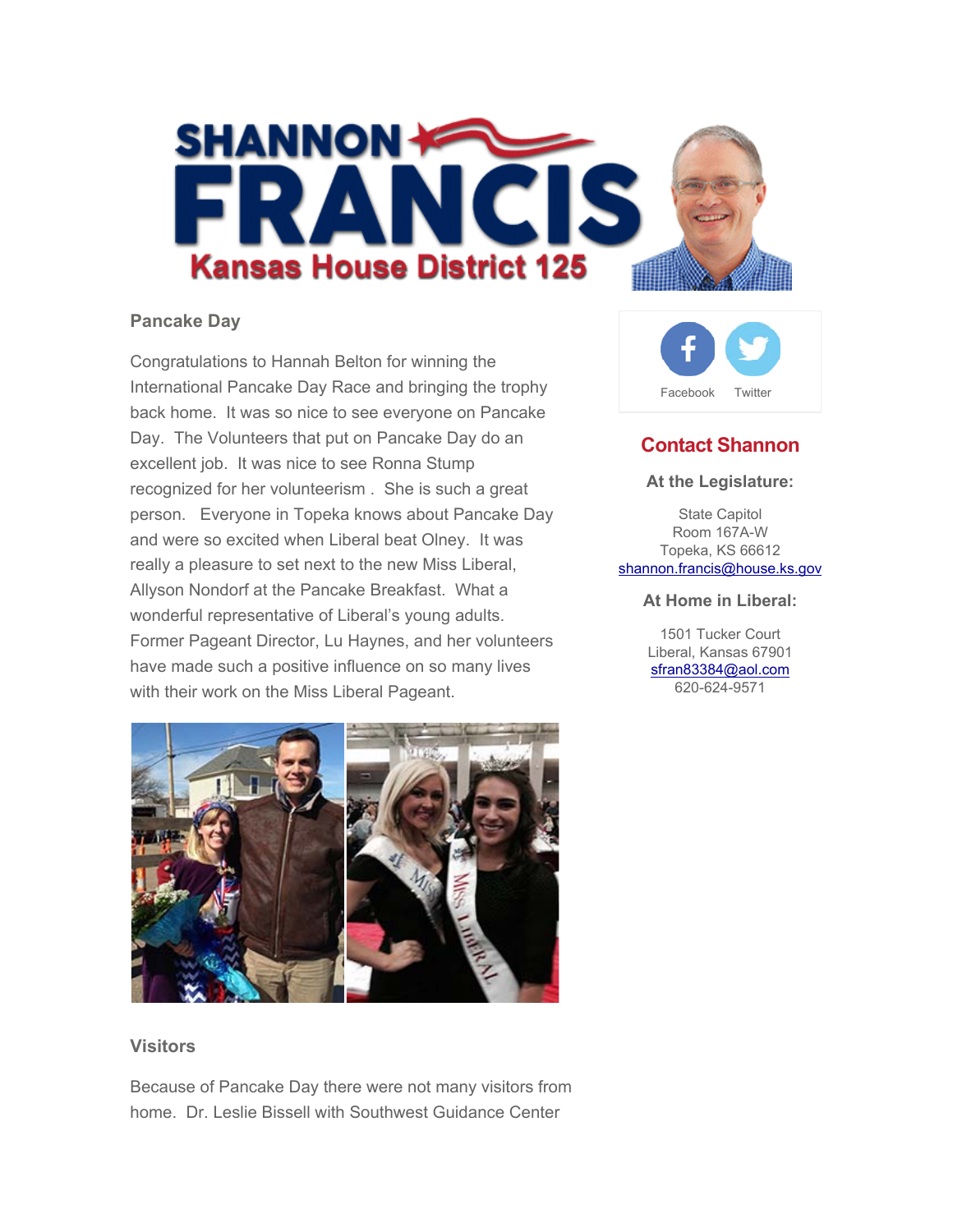had mental health meetings. We talked about state legislation that would affect what medicines could be prescribed for mental illness, telemedicine in rural Kansas, Kancare reimbursement issues, staffing issues and other issues that affect her organization. Jack Carlile stopped by to visit about highway funding and economic development in rural Kansas. One of my favorite people "Willie the Wildcat" also made a short visit.



### **Issues at the Capitol**

SB178 Introduced by Senator Jeff Melcher, R-Leawood could raise farm property taxes by an average of 472 percent. I don't think this bill will go anywhere but there is a hunt for revenue going on in Topeka.

The Kansas Press Association, the Kansas Association of Counties and Kansas League of Municipalities are trying to work on a compromise for a bill dealing with public notifications in newspapers versus websites. Hopefully we will do both. Life doesn't have to be an either/or choice.

Another bill getting a lot of attention is one that would make our local elections partisan, moving the election to the fall and allowing straight party line voting with a single button click.